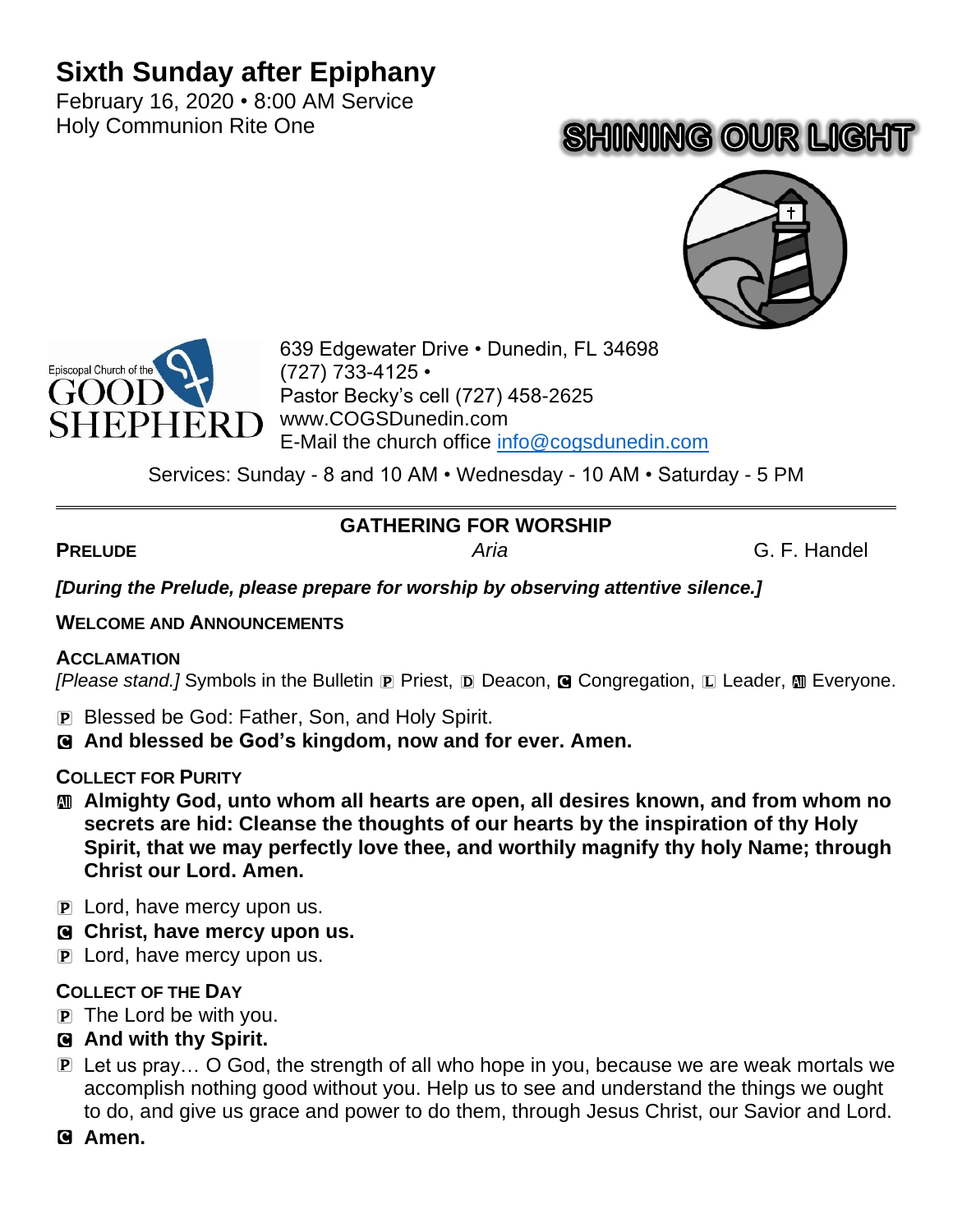## **THE WORD OF GOD**

**The Readings** Psalm 40:1-11, Psalm 122, Romans 12:9-18, John19:23a, 25-27 [*Please be seated.*]

## **The First Reading**

L *The First Reading is taken from Psalm, 40…*

I put all my hope in the Lord. He leaned down to me; he listened to my cry for help. He lifted me out of the pit of death, out of the mud and filth, and set my feet on solid rock. He steadied my legs. He put a new song in my mouth, a song of praise for our God.

Many people will learn of this and be amazed; they will trust the Lord.

Those who put their trust in the Lord, who pay no attention to the proud or to those who follow lies, are truly happy!

You, Lord my God! You've done so many things—your wonderful deeds and your plans for us—no one can compare with you!

If I were to proclaim and talk about all of them, they would be too numerous to count! You don't relish sacrifices or offerings; you don't require entirely burned offerings or compensation offerings—but you have given me ears!

So I said, "Here I come! I'm inscribed in the written scroll. I want to do your will, my God. Your Instruction is deep within me. "I've told the good news of your righteousness in the great assembly. I didn't hold anything back—as you well know, Lord! I didn't keep your righteousness only to myself. I declared your faithfulness and your salvation. I didn't hide your loyal love and trustworthiness from the great assembly. So now you, Lord—don't hold back any of your compassion from me. Let your loyal love and faithfulness always protect me.

 $\Box$  The Word of the Lord.

## C **Thanks be to God.**

## **The Psalm**

L *We will read responsively Psalm 122…*

L I was glad when they said to me, "Let us go to the house of the LORD."

C **Now our feet are standing within your gates, O Jerusalem.**

- $\square$  Jerusalem is built as a city that is at unity with itself;
- C **To which the tribes go up, the tribes of the LORD, the assembly of Israel, to praise the Name of the LORD.**
- $\Box$  For there are the thrones of judgment, the thrones of the house of David.
- C **Pray for the peace of Jerusalem: "May they prosper who love you.**
- L Peace be within your walls and quietness within your towers.
- C **For my brethren and companions' sake, I pray for your prosperity.**
- L Because of the house of the LORD our God, I will seek to do you good."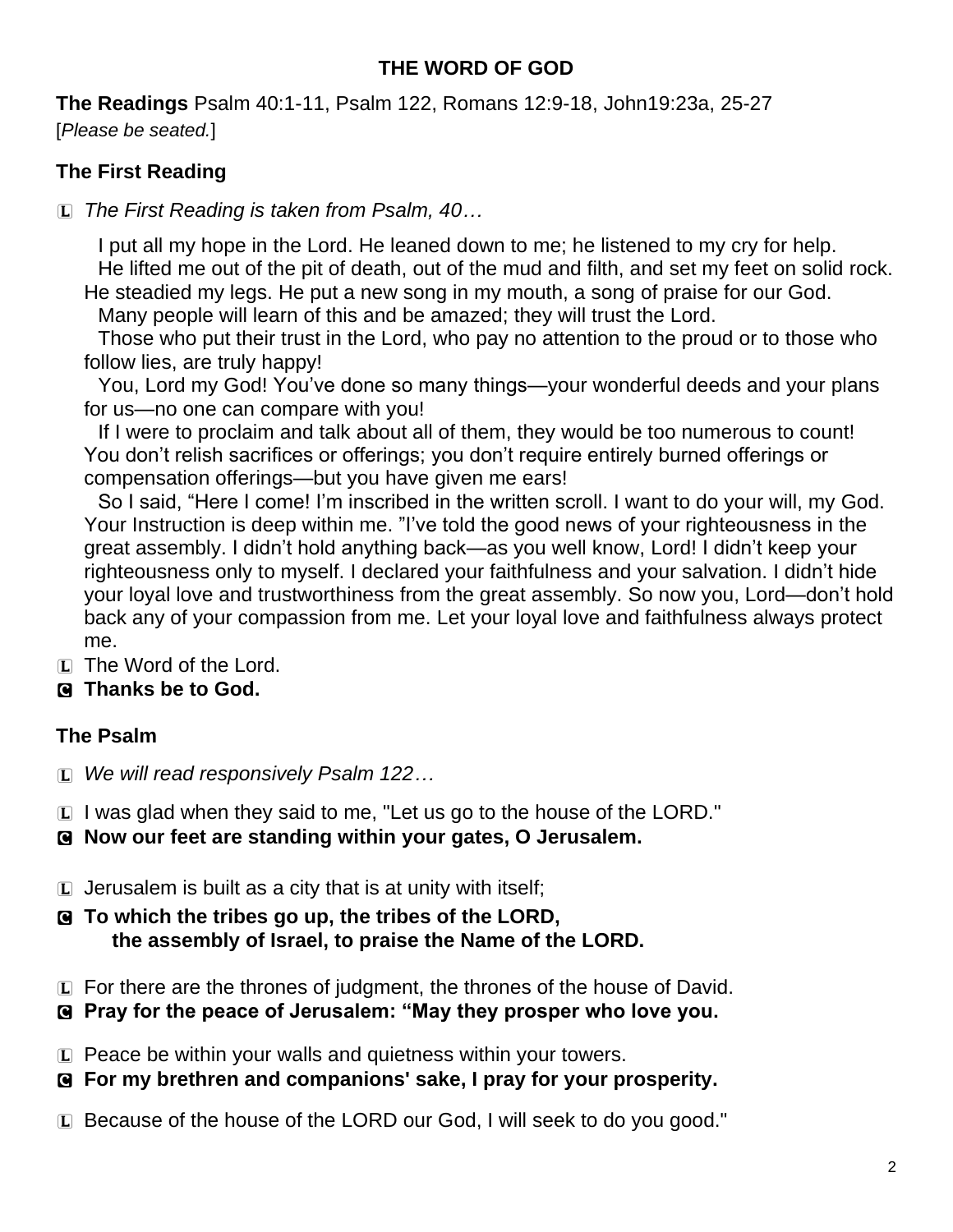## **The Second Reading**

L *The Second Reading is taken from Romans chapter 12…*

Love should be shown without pretending. Hate evil, and hold on to what is good. Love each other like the members of your family. Be the best at showing honor to each other. Don't hesitate to be enthusiastic—be on fire in the Spirit as you serve the Lord! Be happy in your hope, stand your ground when you're in trouble, and devote yourselves to prayer. Contribute to the needs of God's people, and welcome strangers into your home. Bless people who harass you—bless and don't curse them. Be happy with those who are happy, and cry with those who are crying. Consider everyone as equal, and don't think that you're better than anyone else. Instead, associate with people who have no status. Don't think that you're so smart. Don't pay back anyone for their evil actions with evil actions, but show respect for what everyone else believes is good.

- $[L]$  The Word of the Lord.
- C **Thanks be to God.**

## **The Gospel**

*[Please stand.]*

- D The Holy Gospel of our Lord Jesus Christ according to John.
- C **Glory be to thee, O Lord.**
- D When the soldiers crucified Jesus, they took his clothes and his sandals, and divided them into four shares, one for each soldier. His shirt was seamless, woven as one piece from the top to the bottom. Jesus' mother and his mother's sister, Mary the wife of Clopas, and Mary Magdalene stood near the cross. When Jesus saw his mother and the disciple whom he loved standing nearby, he said to his mother, "Woman, here is your son." Then he said to the disciple, "Here is your mother." And from that time on, this disciple took her into his home.

DThe Gospel of the Lord.

C **Praise be to thee, O Christ.**

*[Please be seated.]*

**SERMON** Becky Robbins-Penniman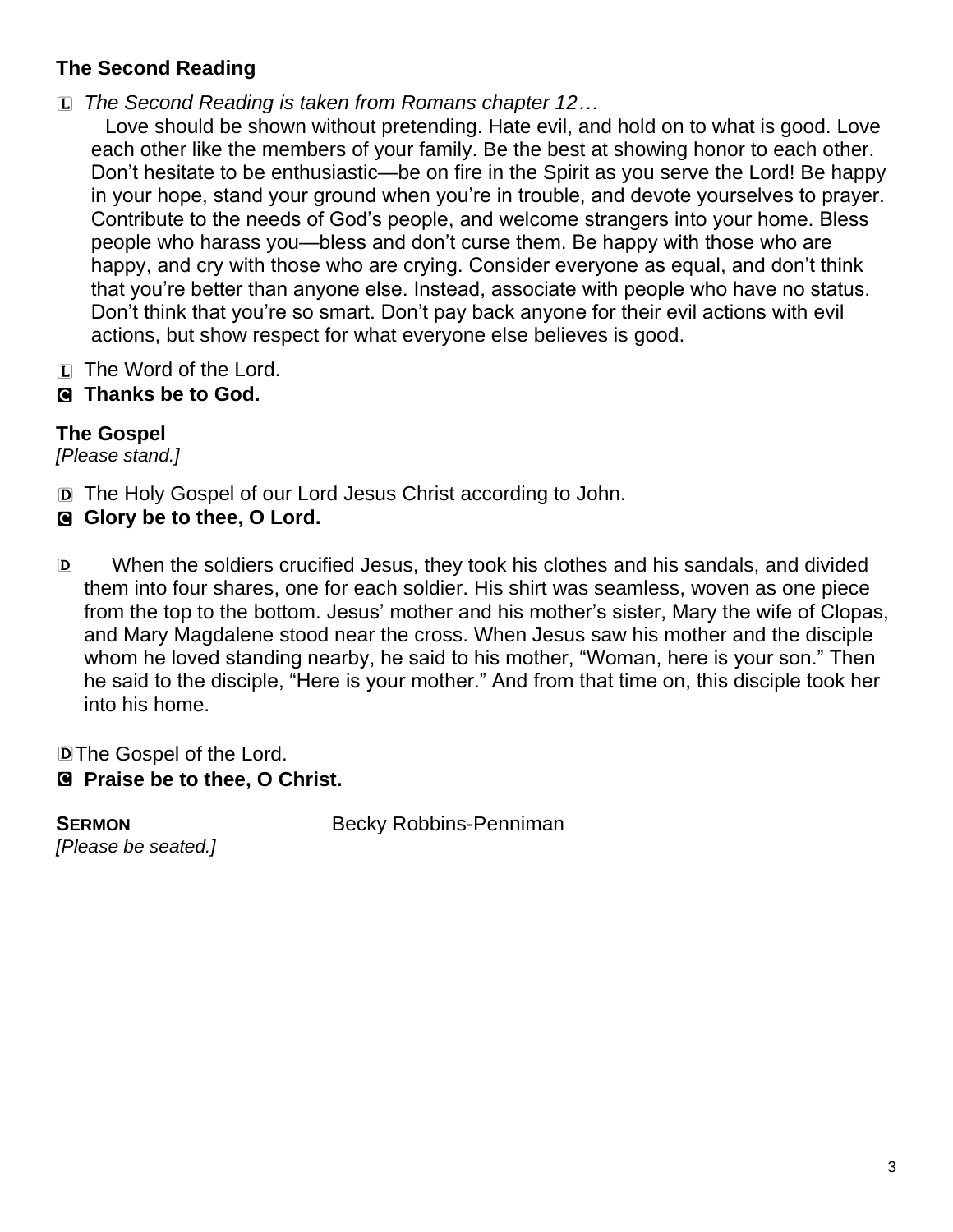#### **NICENE CREED**

*[Please stand.]*

C **We believe in one God, the Father, the Almighty, maker of heaven and earth, of all that is, seen and unseen.** 

**We believe in one Lord, Jesus Christ, the only Son of God, eternally begotten of the Father, God from God, Light from Light, true God from true God, begotten, not made, of one Being with the Father. Through him all things were made. For us and for our salvation he came down from heaven: by the power of the Holy Spirit he became incarnate from the Virgin Mary, and was made man. For our sake he was crucified under Pontius Pilate; he suffered death and was buried. On the third day he rose again in accordance with the Scriptures; he ascended into heaven and is seated at the right hand of the Father. He will come again in glory to judge the living and the dead, and his kingdom will have no end.**

**We believe in the Holy Spirit, the Lord, the giver of life, who proceeds from the Father and the Son. With the Father and the Son he is worshiped and glorified. He has spoken through the Prophets. We believe in one holy catholic and apostolic Church. We acknowledge one baptism for the forgiveness of sins. We look for the resurrection of the dead, and the life of the world to come. Amen.**

#### **PRAYERS OF THE PEOPLE**

*[Please sit, stand, or kneel, as you prefer.]*

- D Let us pray for the whole state of Christ's Church and the world.
- $\Box$  Almighty and everliving God, who in thy holy Word hast taught us to make prayers, and supplications, and to give thanks for all humanity. Receive these our prayers which we offer unto thy divine Majesty, beseeching thee to inspire continually the Universal Church with the spirit of truth, unity, and concord; and grant that all those who do confess thy holy Name may agree in the truth of thy holy Word, and live in unity and godly love. God of Light and Life,

## C **Hear our prayer.**

L Give grace, O heavenly Father, to all bishops, especially to Michael, our Presiding Bishop; Dabney, our Bishop; Barry and Michael, our Assisting Bishops; Becky, our Rector; Cindy, our Deacon; Ann, our Priest Associate; to our companion diocese of the Dominican Republic; to these Episcopal Churches in our Diocese; St. Francis', Tampa; St. Peter's, Plant City; Holy Innocents, Valrico; to the Clearwater Deanery Collaboration Partners; and to all priests, deacons, and the laity in their ministry; that they may, both by their life and doctrine, set forth thy true and lively Word, and rightly and duly administer thy holy Sacraments. God of Light and Life,

## C **Hear our prayer.**

 $\Box$  And to all thy people give thy heavenly grace, and especially to this congregation here present; that, with meek heart and due reverence, they may hear and receive thy holy Word, truly serving thee in holiness and righteousness all the days of their life. God of Light and Life,

#### C **Hear our prayer.**

- $E$  We beseech thee also so to rule the hearts of those who bear the authority of government in this and every land, especially President Trump, that they may be led to wise decisions and right actions for the welfare and peace of the world. We pray that all God's children, especially those in the Middle East, might live in the hope of the world peace for which we are created. God of Light and Life,
- C **Hear our prayer.**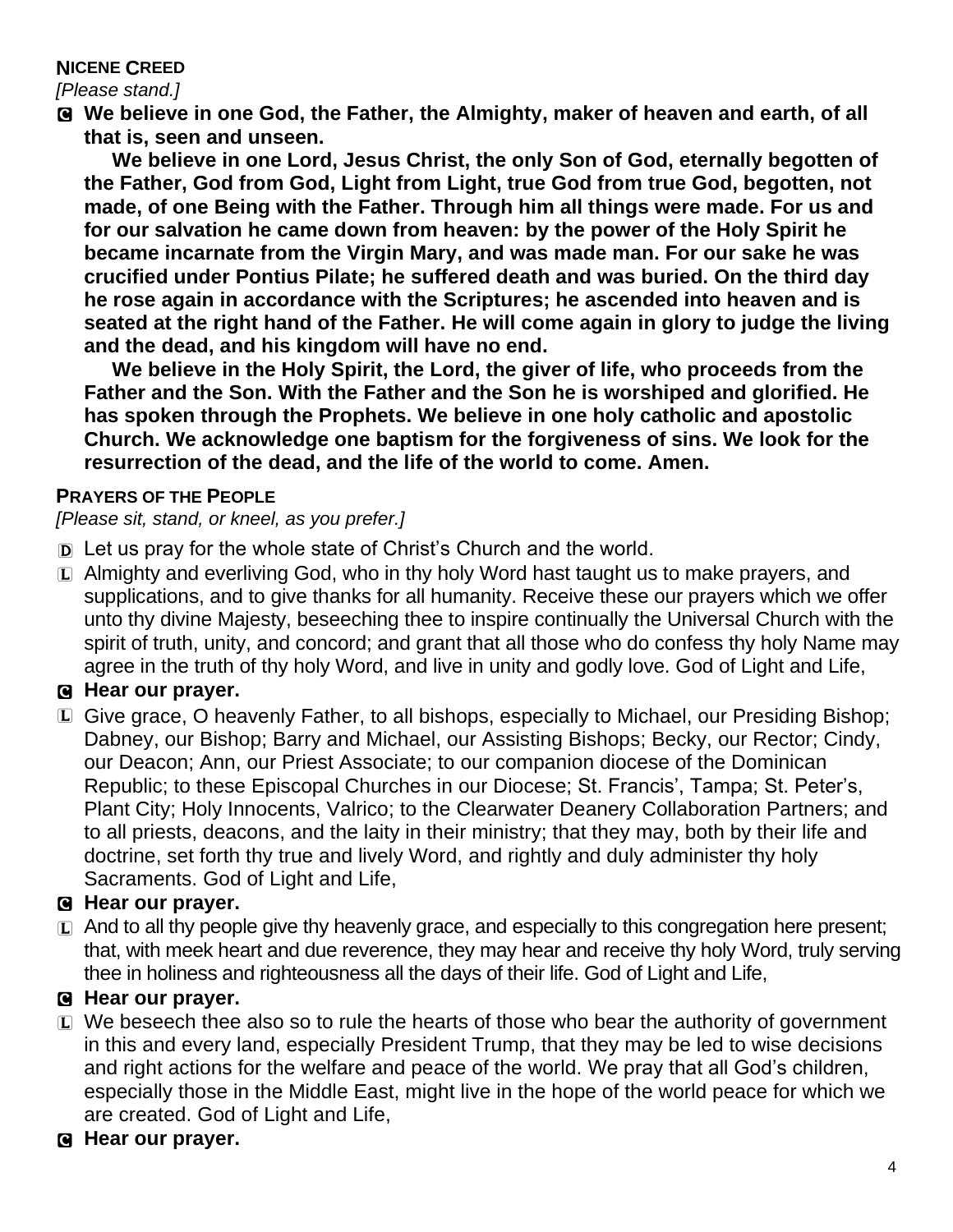L And we most humbly beseech thee, of thy goodness, O Lord, to comfort and succor [*Add handwritten names from notebook*] and all those who, in this transitory life, are in trouble, sorrow, need, sickness, or any other adversity, especially those listed in the weekly news who have asked for our prayers. I now invite you to pray for others by name, aloud or in your hearts. [*Leave time…*] God of Light and Life,

## C **Hear our prayer.**

 $\Box$  Open, O Lord, the eyes of all people to behold thy gracious hand in all thy works, that, rejoicing in thy whole creation, they may honor thee with their substance, and be faithful stewards of thy bounty. We give thanks for the flowers given today by Joe & Kaitlyn Statile in loving memory of Cathy Statile Jursik and in memory of Rochelle Pylman, wife and sisterin-law, given by Ron Pylman and Donna Pylman, and by Lynne Henderson in memory of your Mom's birthday and for all the blessings of this life. I invite you to name a blessing either silently or aloud. [*Leave time…* ] God of Light and Life,

## C **Hear our prayer.**

L And we also bless thy holy Name for all thy servants departed this life in thy faith and fear, [*especially… add names from notebook*]. Please add names of those on your heart, silently or aloud. [*Leave time…*] We beseech thee to grant them continual growth in thy love and service; and to grant us grace so to follow the good examples of all thy saints, that with them we may be partakers of thy heavenly kingdom. God of Light and Life,

## C **Hear our prayer.**

- L Grant these our prayers, O Father, for Jesus Christ's sake, our only Mediator and Advocate.
- C **Amen.**

## **CONFESSION AND ABSOLUTION**

*[Please kneel or stand.]*

- D Let us humbly confess our sins unto Almighty God. [*Silence is kept.*] Most merciful God, . . .
- $\mathbf{M}$  **we confess that we have sinned against thee in thought, word, and deed, by what we have done, and by what we have left undone. We have not loved thee with our whole heart; we have not loved our neighbors as ourselves. We are truly sorry and we humbly repent. For the sake of thy Son Jesus Christ, have mercy on us and forgive us; that we may delight in thy will, and walk in thy ways, to the glory of thy Name. Amen.**
- P Almighty God, our heavenly Father, who of his great mercy hath promised forgiveness of sins to all those who with hearty repentance and true faith turn unto him, have mercy upon you, pardon and deliver you from all your sins, confirm and strengthen you in all goodness, and bring you to everlasting life; through Jesus Christ our Lord.
- C **Amen.**

## **PRAYERS AND BLESSINGS**

## **COMMISSIONING OF CONGREGATIONAL LEADERS**

## **THE PEACE**

*[Please stand.]*

- $\mathbf{P}$  The peace of the Lord be always with you.
- C **And with thy spirit.**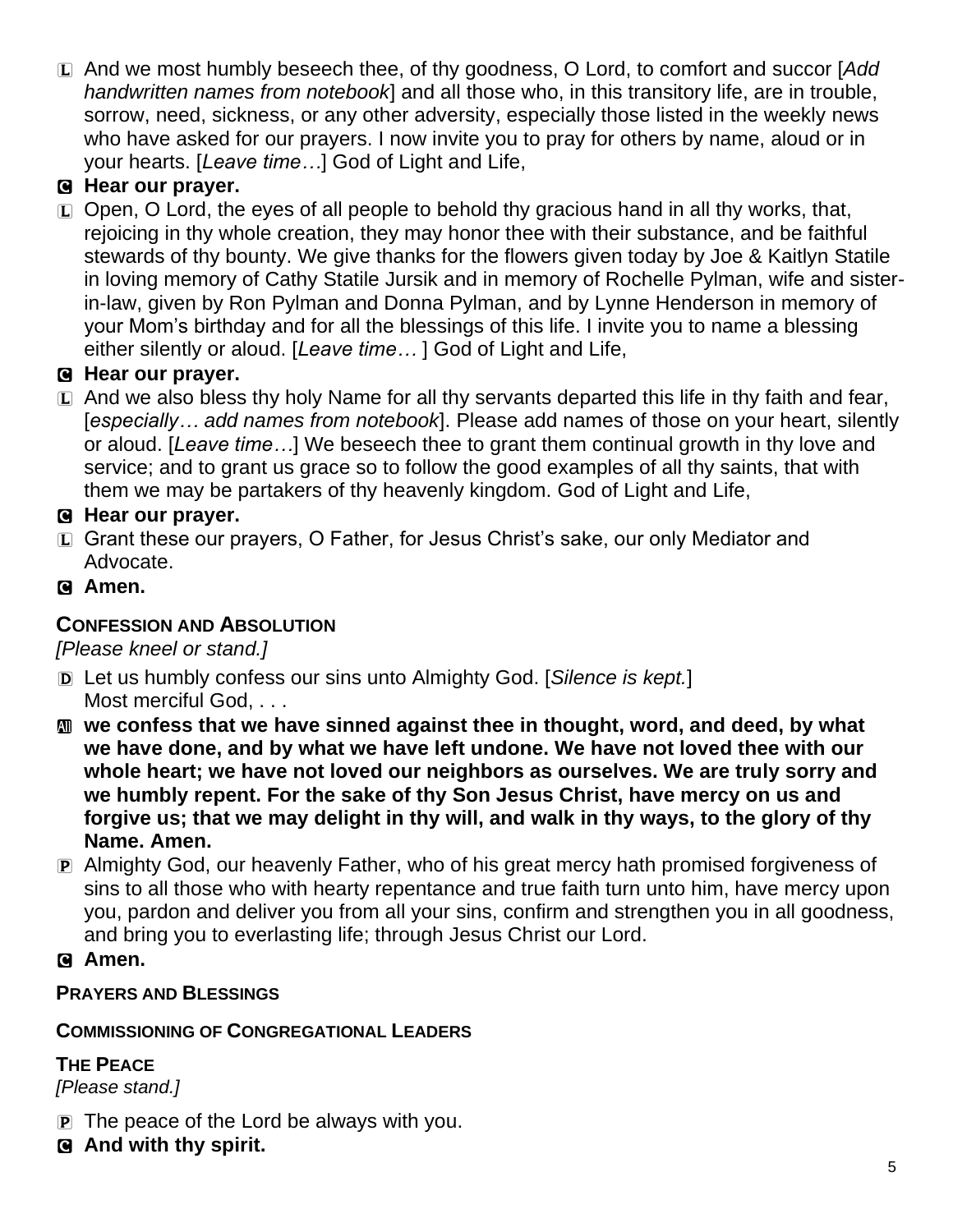## **THE HOLY COMMUNION**

#### **OFFERTORY SENTENCE**

D I beseech you, sisters and brothers, by the mercies of God, to present yourselves as a living sacrifice, holy and acceptable to God, which is your spiritual worship. Bring your offerings with a cheerful heart.

*[Please be seated. If this is your first time worshiping with us, please let your offering be only the completed blue guest card, and let this service be our gift to you.]*

#### **OFFERTORY**

#### **PRESENTATION OF THE OFFERINGS**

*[Please stand when the offerings of bread, wine, and money are presented by the Deacon.]*

- D As we receive these gifts, we acknowledge
- C **All things come from thee, O Lord and of thine own have we given thee.**

#### **BLESSING OF THE PLEDGES**

**THE GREAT THANKSGIVING:** Eucharistic Prayer II

- $\overline{p}$  The Lord be with you.
- C **And with thy spirit.**
- P Lift up your hearts.
- C **We lift them up unto the Lord.**
- P Let us give thanks unto our Lord God.
- C **It is meet and right so to do.**
- P It is very meet, right, and our bounden duty, that we should at all times, and in all places, give thanks unto thee, O Lord, holy Father, almighty, everlasting God. Creator of the light and source of life, who hast made us in thine image, and called us to new life in Jesus Christ our Lord. Therefore, with Angels and Archangels, and with all the company of heaven, we laud and magnify thy glorious Name; evermore praising thee, and saying,

## C **Holy, holy, holy, Lord God of Hosts: Heaven and earth are full of thy glory. Glory be to thee, O Lord Most High.**

#### **Blessed is he that cometh in the name of the Lord. Hosanna in the highest.**

#### *[Please kneel or stand, as you choose.]*

- P All glory be to thee, O Lord our God, for that thou didst create heaven and earth, and didst make us in thine own image; and, of thy tender mercy, didst give thine only Son Jesus Christ to take our nature upon him, and to suffer death upon the cross for our redemption. He made there a full and perfect sacrifice for the whole world; and did institute, and in his holy Gospel command us to continue, a perpetual memory of that his precious death and sacrifice, until his coming again.
- P For in the night in which he was betrayed, he took bread; and when he had given thanks to thee, he broke it, and gave it to his disciples, saying, "Take, eat, this is my Body, which is given for you. Do this in remembrance of me."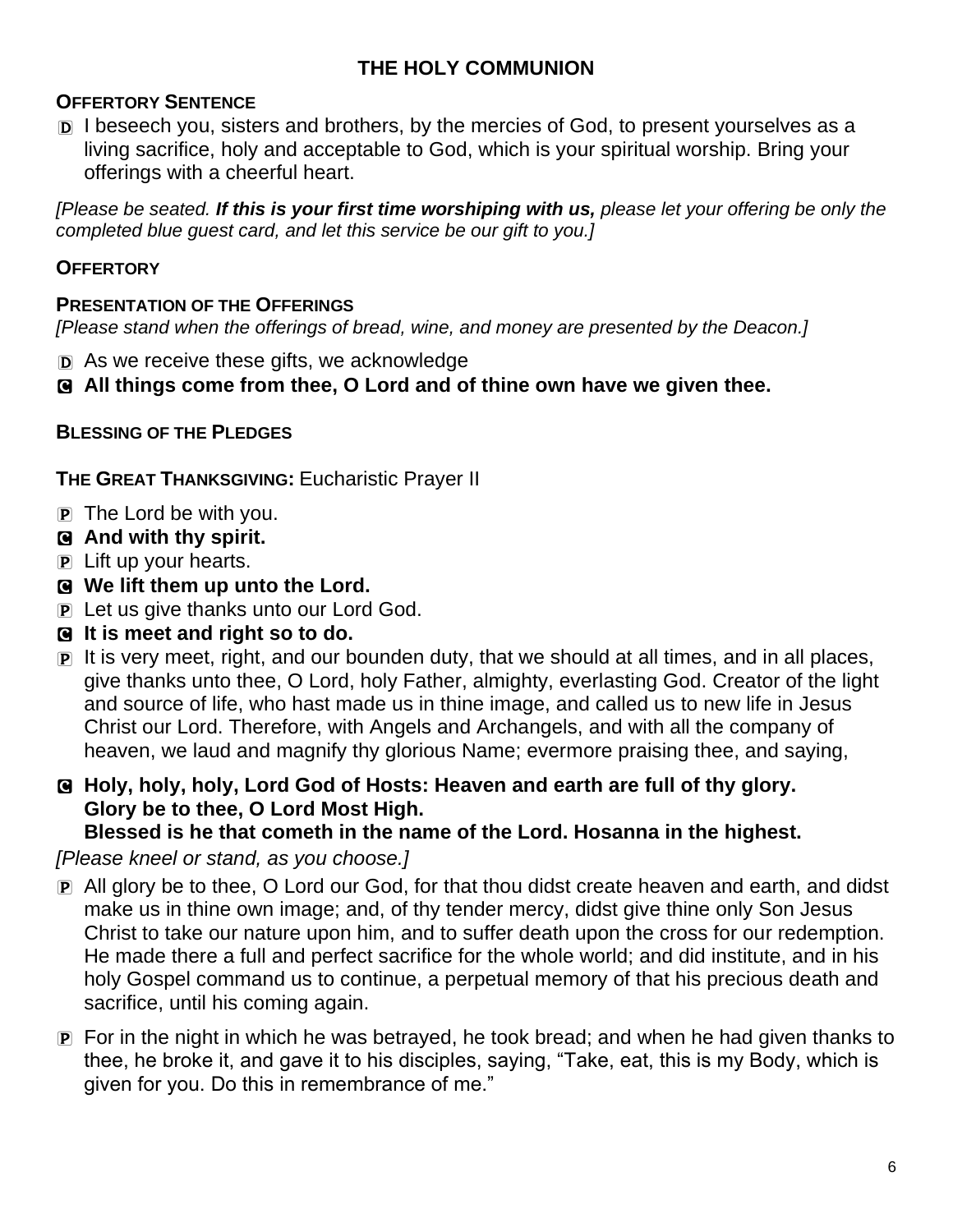- P Likewise, after supper, he took the cup; and when he had given thanks, he gave it to them, saying, "Drink this, all of you; for this is my Blood of the New Covenant, which is shed for you, and for many, for the remission of sins. Do this, as oft as ye shall drink it, in remembrance of me."
- P Wherefore, O Lord and heavenly Father, we thy people do celebrate and make, with these thy holy gifts which we now offer unto thee, the memorial thy Son hath commanded us to make; having in remembrance his blessed passion and precious death, his mighty resurrection and glorious ascension; and looking for his coming again with power and great glory. And we most humbly beseech thee, O merciful Father, to hear us, and, with thy Word and Holy Spirit, to bless and sanctify these gifts of bread and wine, that they may be unto us the Body and Blood of thy dearly-beloved Son Jesus Christ.
- C **And we earnestly desire thy fatherly goodness to accept this our sacrifice of praise and thanksgiving, whereby we offer and present unto thee, O Lord, our selves, our souls and bodies. Grant, we beseech thee, that all who partake of this Holy Communion may worthily receive the most precious Body and Blood of thy Son Jesus Christ, and be filled with thy grace and heavenly benediction; and also that we and all thy whole Church may be made one body with him, that he may dwell in us, and we in him; through the same Jesus Christ our Lord;**
- P By whom, and with whom, and in whom, in the unity of the Holy Ghost all honor and glory be unto thee, O Father Almighty, world without end.
- C **AMEN.**

#### **THE LORD'S PRAYER**

- P And now, as our Savior Christ hath taught us, we are bold to say,
- C **Our Father, who art in heaven, hallowed be thy Name, thy kingdom come, thy will be done, on earth as it is in heaven. Give us this day our daily bread. And forgive us our trespasses, as we forgive those who trespass against us. And lead us not into temptation, but deliver us from evil. For thine is the kingdom, and the power, and the glory, for ever and ever. Amen.**

#### **BREAKING OF THE BREAD**

- P Bread and Wine: God's holy gifts for God's holy people.
- C **May we who share these gifts be found in Christ and Christ in us.**
- P The Gifts of God for the People of God. Take them in remembrance that Christ died for you, and feed on him in your hearts by faith, with thanksgiving.

*[You may be seated. All are welcome at the Lord's Table. Please follow the directions of the usher, who will let you know when it's your turn to go to the altar rail. You may stand or kneel. To receive, hold your hands in front of you, one palm over the other. The priest will place a wafer there. You may either consume it immediately, and then sip from the cup of wine when it comes to you, or, you may wait and dip the wafer into the wine. When you are finished, please return to your seat by the side aisle.]*

*Our Prayer Team will be in the south narthex (at the back of the church) during Holy Communion to pray with you for healing, guidance, thanksgiving, for a loved one, or anything else on your heart.*